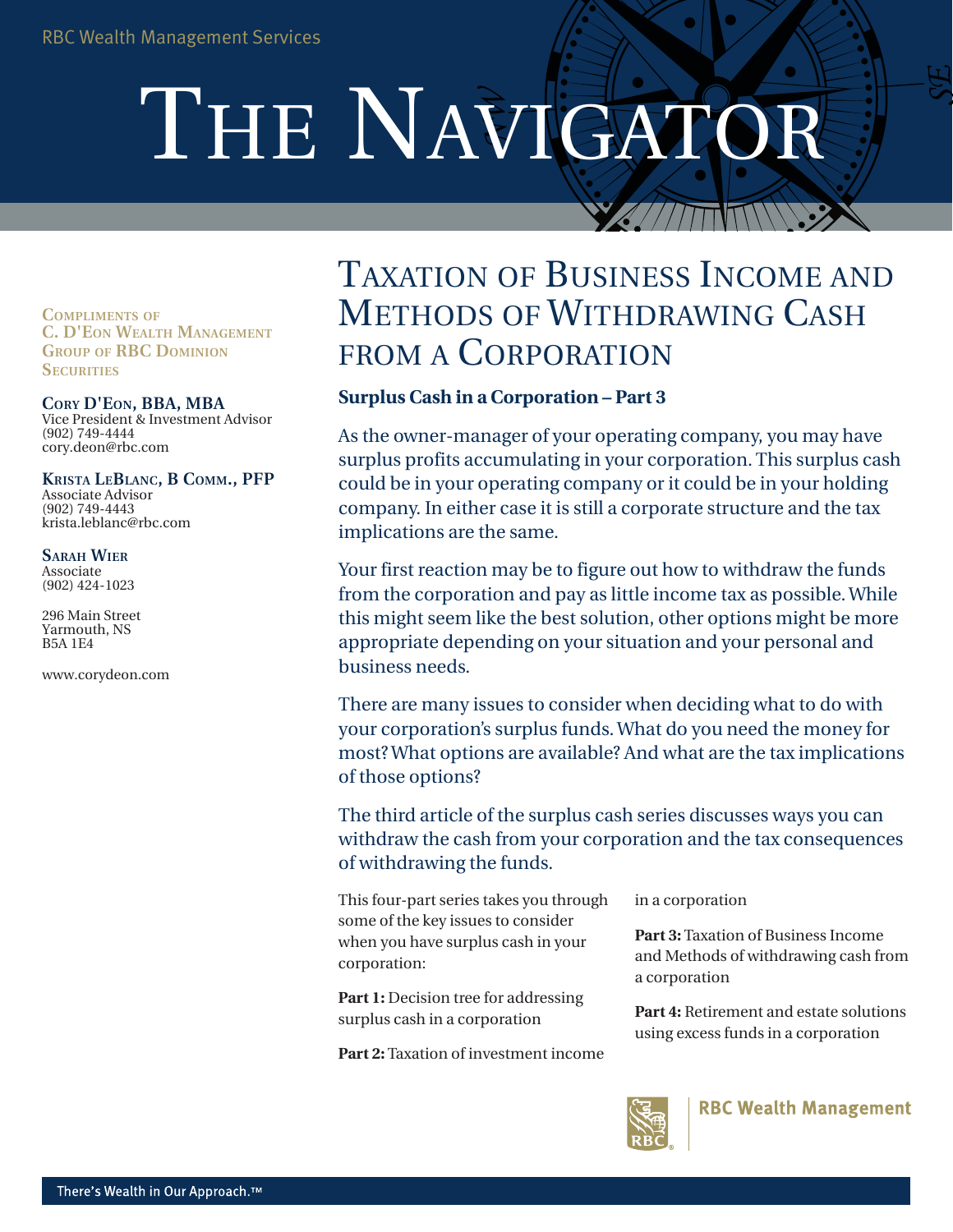

If you need the corporation's surplus funds for personal use, there are different ways you can withdraw those funds, each with different tax implications.

The terms 'corporation' and 'company' are used interchangeably to refer to a Canadian-controlled private corporation (CCPC). This means that the corporation is not controlled by a non-resident of Canada or a public corporation and no class of shares of the corporation is listed on a prescribed stock exchange. This four part series does not apply to public corporations or to businesses operating as a partnership or a sole proprietor.

*The content is for information purposes only and does not provide tax or legal advice. It is imperative that you obtain professional advice from a qualified tax or legal advisor before you act on any of the information provided in this article. This will ensure that your own circumstances have been properly considered and that action is taken on the latest information available.* 

## **When There's a Personal Need for the Surplus Cash**

When your corporation has excess funds, you may decide that you need them personally more than the corporation needs them. Some reasons might include:

Lifestyle expenses — Your cash flow may be tight if you haven't been paying yourself enough income from the corporation or your situation has changed and you require more personal funds or you have additional costs such as a child's private education, a vacation, etc.

Income tax — Depending on whether the corporation pays you dividends or a regular salary, you may need to make income tax instalments personally. If those instalments are not paid on time, you could incur penalties and interest. Also, if your taxable income is higher this year than it was in previous years, you may owe more when you file your

personal income tax return.

A major purchase — You may be planning a major purchase such as a new car or a second property.

Personal debt — You may have personal debt that is non-taxdeductible and may wish to reduce this debt using surplus cash in the corporation.

# **Withdrawing Cash from Your Corporation**

If you need the corporation's surplus funds for personal use, there are different ways you can withdraw those funds, each with different tax implications. There is likely to be a personal tax cost, depending on the form of payment. The rest of this article discusses some different ways your corporation may pay you and some of the consequential tax issues and incentives that might apply.

**Reimbursing You for Business Expenses You Paid Personally** If you personally paid for anything related to your corporation, you can get your company to reimburse you for those expenses. Common examples are using your car for business purposes or entertaining clients with your own money.

When you use your after-tax dollars to pay for business expenses, you don't have to pay any income tax on amounts reimbursed by your corporation. Your company will get the tax deduction for the business expense, but it is important to keep accurate records and receipts.

**Repaying Amounts Owed to You** Your corporation may owe you because:

■ You transferred personal assets to your corporation and received no cash or shares in return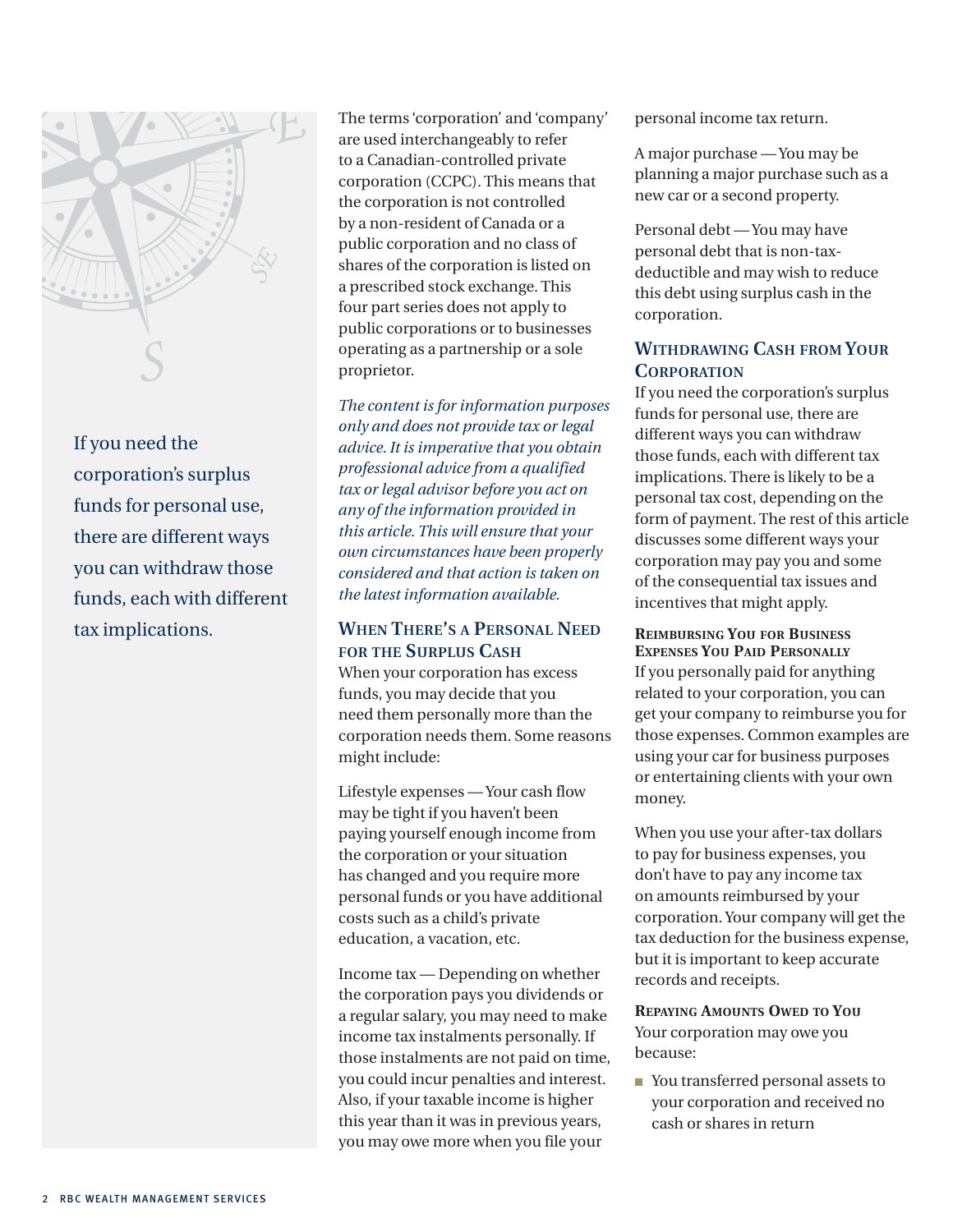In general, the first \$500,000 of ABI earned by a CCPC is taxed at the favourable small business rate.

- Your company declared a dividend or a bonus and you loaned the funds back to your corporation
- You personally incurred business expenses, as discussed above, but weren't reimbursed by your company

These amounts often accumulate in the start-up phase or low cash-flow periods when your company has insufficient funds to reimburse you. When the corporation repays the loan, the repayment is not taxable.

#### **Paying a Salary or Bonus**

You may consider paying yourself a higher salary or a bonus from your operating company. If your spouse and children help out in the business, consider paying them a reasonable salary for services rendered. This is a great income-splitting strategy that may save your family money if your children or spouse is in a lower tax bracket than you. In addition, a salary or bonus is considered earned income for the purposes of generating RRSP contribution room or qualifying earnings if you ever decide to establish an Individual Pension Plan (IPP).

#### **When to Pay Yourself**

A salary paid by your company is deductible for the corporation; however, any salary received by you is taxable at your personal marginal tax rate. Therefore, it may make more sense for your company to pay you a salary if it is paying tax at the high general corporate tax rate as opposed to the small business rate. This only applies to an operating company that is earning an income from its business operations, known as active business income (ABI).

In general, the first \$500,000 of ABI earned by a CCPC is taxed at the favourable small business rate. This threshold is known as the small business limit. The combined federal and provincial small business rate varies by province from approximately 11% to 19%. Any income earned by the CCPC above the small business limit is taxed at the higher general corporate rates which, again, vary by province from 25% to 31%. The higher corporate rate is almost double or more than double the small business rate. The federal small business limit is \$500,000, and in most provinces the provincial business limit is also \$500,000, except for Manitoba and Nova Scotia.

It is important to note that this small business limit is reduced for corporations or corporate groups with taxable capital employed in Canada of greater than \$10 million and it is completely eliminated for corporations/corporate groups with taxable capital employed in Canada in excess of \$15 million. This is regardless

of their taxable income. For taxable capital between \$10 and \$15 million the business limit is phased out. What this means is that where a corporation's taxable capital is greater than \$15 million, all their income would be taxable at the higher general corporate tax rate and they would not have access to the favourable tax rates on income below the small business limit.

#### **How it Works**

Let's look at a couple of examples to illustrate the tax implications of paying a salary — first assuming that your operating company earns more than the small business limit, and then assuming that it earns less than the small business limit. We will assume that your corporation pays a salary of \$40,000 and we will ignore any other taxes or costs that may apply to the corporation as a result of paying a salary.

If your corporation earns more than the small business limit and assuming that the combined federal and provincial high general corporate tax rate is 31%, paying a \$40,000 salary will result in a tax savings to your corporation of approximately \$12,400.

On the other hand, if your corporation earns less than the small business limit and assuming the combined federal and provincial small business rate is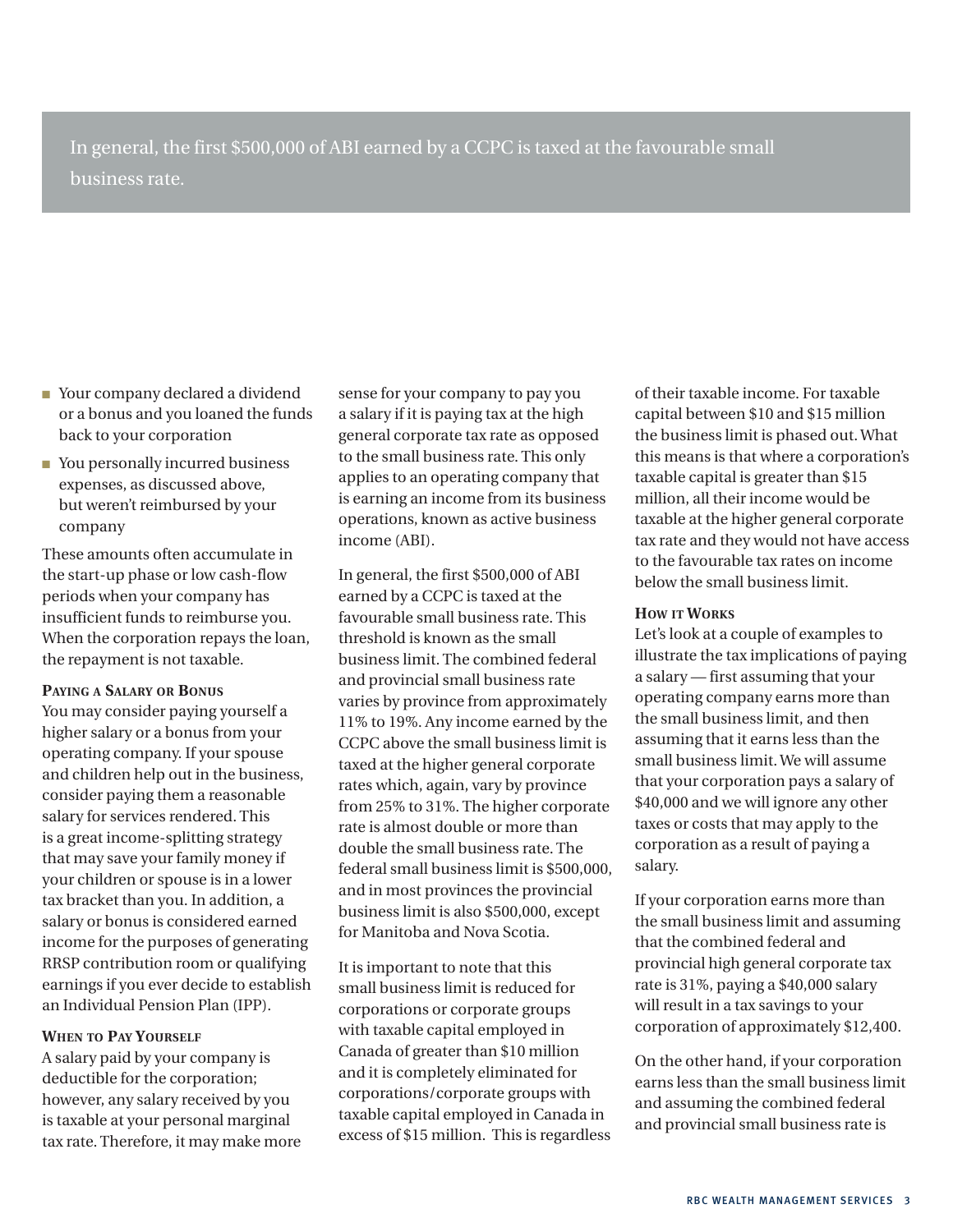

Under the right circumstances, you may consider personally borrowing funds to invest in a non-registered portfolio outside of your corporation to increase your wealth.

15%, paying a \$40,000 salary will result in a tax savings to your corporation of approximately \$6,000.

In either case, the salary you receive is taxable personally at your marginal tax rate. If we assume that your marginal tax rate is 50%, you would owe approximately \$20,000 in personal tax. In other words, the total corporate and personal tax rate on earning a salary from your corporation would be 50%, which is your personal marginal tax rate since the corporation would not pay taxes on the amount paid to your as a salary (i.e. they would claim a deduction).

This example illustrates that there is a tax cost to withdrawing cash in the form of a salary or bonus from your corporation. In addition, the level of corporate income will influence whether you should withdraw cash as a salary or bonus or use an alternative method.

Note that from the Canada Revenue Agency's (CRA's) point of view, paying a salary to the shareholders of a holding company that earns only investment income (passive income) must be reasonable based on the facts of each particular case. In making this evaluation, they may look at the duties you perform and the time expended in carrying out those duties, the experience and skills necessary to perform your duties and the remuneration paid by other businesses of a similar size to their employees who render similar services. In any case, since a portion of the tax paid on passive income is refundable to the corporation when taxable dividends are paid out to the shareholders, it may make more sense in certain circumstances to pay a dividend as opposed to a salary to recover the refundable portion of Part I or Part IV tax already paid. You

should discuss with your qualified tax advisor whether it is reasonable in your circumstances to pay a salary from your holding company.

#### **Borrowing to Invest**

Under the right circumstances, you may consider personally borrowing funds to invest in a non-registered portfolio outside of your corporation to increase your wealth. The financing costs are funded by you, receiving a salary from the corporation. This is a long-term strategy that is ineffective if you need the funds in the short to medium-term.

This strategy requires that you borrow funds personally and invest in nonregistered assets such that the interest paid on the borrowed funds is taxdeductible. You then pay yourself a salary equal to the interest cost. The corporation gets a deduction for paying you a salary and you have an income inclusion personally that is offset by the interest deduction so there is no net personal tax impact. Over the longterm, the funds will be drawn from the corporation with no tax-cost and your non-registered investments will hopefully grow in value.

This is a leverage strategy, which is risky and not suitable for all investors. You need to fully understand the concept of "borrowing to invest" and the related risks before implementing such a strategy. Speak with a qualified tax advisor to ensure that this strategy meets your needs and circumstances.

#### **Paying a Taxable Dividend**

Your corporation may pay you a taxable dividend. The dividend is declared by director's resolution and must be recorded in the minutes of the corporation. Once a dividend is declared on a particular class of shares, then all shareholders with that class of shares must receive a dividend.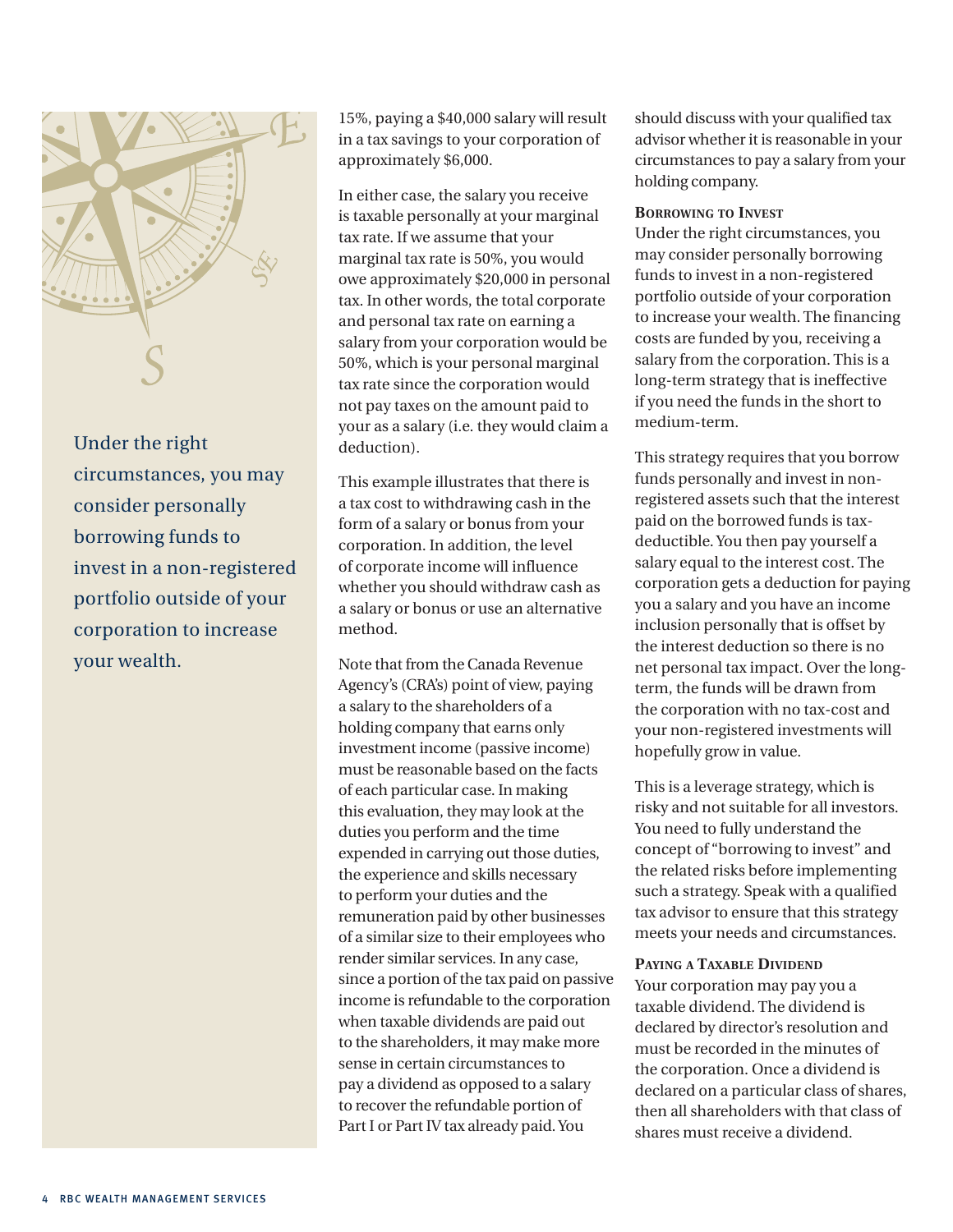The Canadian tax system is designed so that the combined corporate and personal income tax paid on income earned through a CCPC and distributed to you as shareholder should equal the income tax that you would have paid if you earned that income personally outside of your corporation.

A dividend is paid with the after-tax dollars of earned in your corporation. That means that the income earned in your corporation is first taxed in the corporation at its corporate tax rate and then the after-tax funds are paid to you as a dividend. You then pay personal tax on the taxable dividend at your marginal tax rate.

It appears that the same income is taxed twice, once in the corporation and then again personally in your hands when funds are withdrawn as a dividend. However, the Canadian tax system is designed so that the combined corporate and personal income tax paid on income earned through a CCPC and distributed to you as shareholder should equal the income tax that you would have paid if you earned that income personally outside of your corporation. This is known as "integration". However, integration is not perfect and the integrated tax rate is quite different depending on whether your corporation is earning ABI below the small business limit, ABI above the small business limit or investment income.

To further complicate matters, eligible dividend rules were introduced to apply to dividends paid after 2005 by a Canadian corporation to a Canadian resident shareholder where the dividend is designated as an eligible dividend.

Eligible dividends are subject to an enhanced dividend "gross-up" of 38% and a federal dividend tax credit of approximately 15% of the grossed-up dividend. There is also a provincial dividend tax credit available, which differs for each province.

Your corporation can pay eligible dividends to the extent that its income is taxed at the high general corporate tax rate. Although investment income is taxed at a high rate in the corporation, this type of income cannot be paid out as eligible dividends. Investment income earned by an operating company is taxed in the same manner as investment income earned in a holding company, where the investments are not incidental to the business. In general, investment income includes interest, taxable capital gains, rental income,

royalties and foreign income. Your corporation can also pay eligible dividends to the extent of eligible dividends it receives.

Therefore, your corporation can potentially pay both eligible and non-eligible dividends. In general, eligible dividends can be paid from ABI earned in the corporation in excess of \$500,000 and any eligible dividend income received by your corporation. Non-eligible dividends can be with investment income earned in the corporation and ABI that was subject to the small business rate.

Non-eligible dividends are subject to a dividend gross-up of 18% beginning in 2014 (25% before 2014) and a federal dividend tax credit of approximately 11% (13% before 2014) of the grossed-up dividend. There is also a provincial dividend tax credit available, which differs for each province.

Because of the complexity of these calculations, we advise you to consult your qualified tax advisor to track the various types of income earned and the company's ability to pay you eligible vs. non-eligible dividends.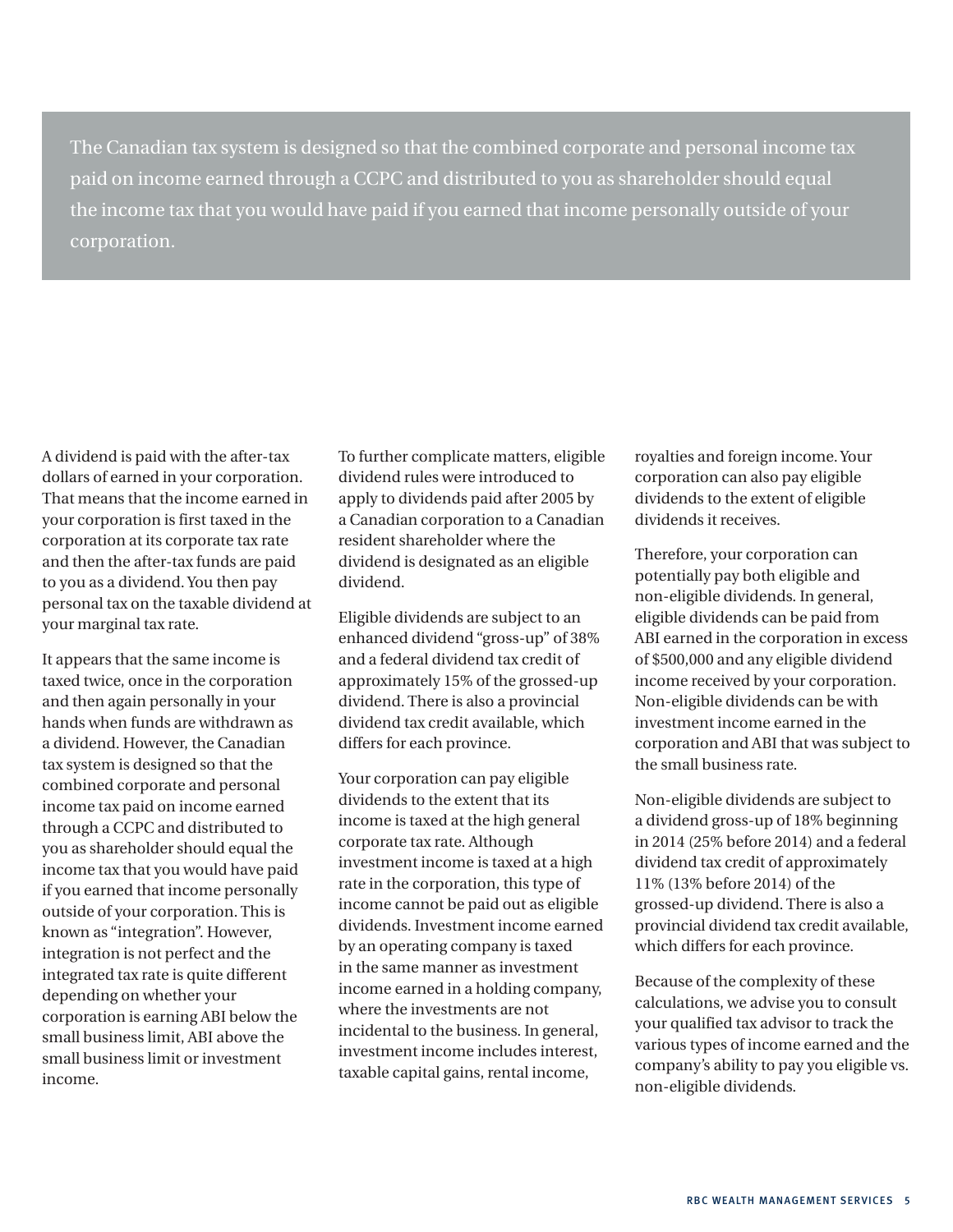#### **Active Business Income**

As discussed previously, the first \$500,000 of ABI earned by your company is taxed at the favourable small business rate and any income earned in excess of \$500,000 is taxed at the higher general corporate rate. For illustration purposes, let's assume that the small business rate is 15% and the high general corporate rate is 31%. Let's also assume that you are at the top personal marginal tax rate of 50% on regular income, 32% on eligible dividends and 36% on non-eligible dividends. This is what the integrated corporate and personal tax rates would look like in our example (see the separate tables provided along with this article for the actual rates across all provinces):

|                           | Corporate<br>tax rate | Non-eligible<br>dividend<br>rate | Eligible<br>dividend<br>rate | Combined corporate<br>and personal<br>tax rate | Tax rate if<br>income earned<br>personally |
|---------------------------|-----------------------|----------------------------------|------------------------------|------------------------------------------------|--------------------------------------------|
| ABI up to<br><b>S500K</b> | 15.00%                | 36.00%                           |                              | 45.60%                                         | 50.00%                                     |
| <b>ABI &gt; \$500K</b>    | 31.00%                |                                  | 32.00%                       | 53.08%                                         | 50.00%                                     |

The table above demonstrates that integration of the corporate and personal tax system is definitely not perfect. It also illustrates that when this corporation earns less than the small business limit and the shareholder needs to withdraw funds from the corporation, it may be better to pay dividends rather than a salary or bonus since the combined tax rate of doing so is 45.60% as opposed to 50.00% if they received a salary or bonus. (Remember, this assumes the shareholder is taxed at the highest marginal tax rate.) In this example, if the corporation earns more than the small business limit, the reverse is true. In most provinces the relationship illustrated in the table above exists but you should check your particular province in the separate tables provided. Of course these decisions should not be made in isolation and without the advice of a qualified tax professional.

#### **Investment Income**

The taxation of investment income earned in a corporation is discussed in Part 2 of this series of articles. As mentioned in Part 2 of this series, if your corporation has a refundable dividend tax on hand (RDTOH) balance, it can recover the refundable taxes paid by paying out a taxable dividend.

#### **Dividend Sprinkling and Multiplying the Capital Gains Exemption**

Paying dividends to family members and multiplying the capital gains exemption are tax and estate planning strategies commonly employed in practice by shareholders of private corporations that potentially result in significant tax savings. Both of these strategies involve reorganizing your corporation so that your spouse and/or children own shares of the corporation, either directly or indirectly through a family trust. The step-by-step procedures to implement any of these strategies are beyond the scope of this article however the strategies are introduced below.

Since a shareholder does not have to be involved in the day-to-day operations of the business and dividends are not subject to the "reasonability" test unlike salaries and bonuses, paying dividends to family members that are shareholders, either directly or indirectly, can be a useful incomesplitting mechanism (sometimes referred to as "dividend sprinkling").

However, you should proceed

with extreme caution if you are implementing this strategy. It is imperative that no dividends be paid to minor children as they are subject to "kiddie tax". Kiddie tax applies when a minor child receives a dividend from a private corporation. The dividend is taxed at the highest dividend tax rate regardless of the child's marginal tax rate and cannot be offset by the basic personal exemption.

Another pitfall to watch out for is corporate attribution. Corporate attribution applies when property is loaned or transferred to a corporation and a spouse or minor child benefits from this transfer. Corporate attribution does not apply in the case where the company is a small business corporation (i.e., 90% or more of its assets are used in an active business).

The \$800,000 (subject to indexation) capital gains exemption available on the disposition of qualified small business corporation shares (QSBC) can be multiplied if you and your family members own shares of your corporation, directly or indirectly. The definition of QSBC shares is beyond the scope of this article. If you need further information please contact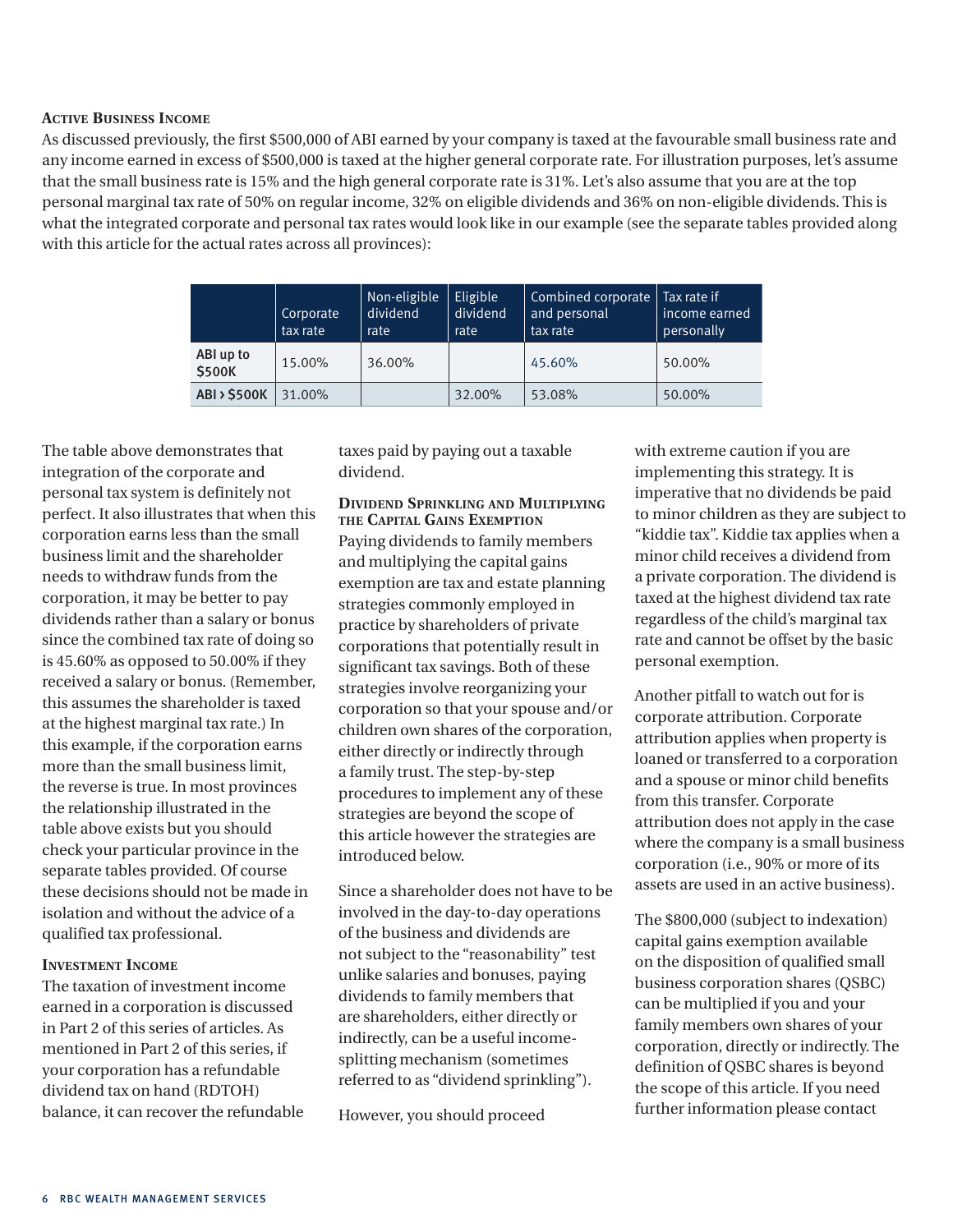your qualified tax advisor. Each individual shareholder is entitled to claim a capital gains exemption. Instead of only being able to claim \$800,000 of a capital gains exemption, a family of four can claim \$3.2 million, resulting in an additional tax saving of \$800,000 (assuming a marginal tax rate of 50.00%).

For these two strategies (dividend sprinkling and multiplying the capital gains exemption) to work, the dividends and capital gains must be paid or made payable to your other family members. The funds taxed in their hands will not legally belong to you anymore. Therefore, it should be your intention for them to have these funds.

These strategies are complex and there are numerous traps and pitfalls, both from a tax and legal perspective. Consequently, we advise you to get both legal and tax professionals involved to ensure you accomplish your goals and avoid unnecessary headaches when implementing these strategies.

#### **Paying a Capital Dividend**

A capital dividend is a tax-free dividend. As with all dividends, there is no deduction for the corporation paying the dividend; however, this type of dividend is not taxable in the hands of the recipient.

Your corporation can pay a capital dividend if there's a positive balance in its capital dividend account (CDA), which is a notional account. The CDA does not appear on your company's financial statements, nor does it have to be disclosed anywhere. However, it should be closely monitored to allow you to take advantage of any tax-free capital dividends. Some corporate tax software packages allow you to

calculate and track the CDA balance annually.

The capital dividend account is affected by the following:

- It is increased by the non-taxable portion of capital gains realized by the corporation.
- It is reduced by non-deductible capital losses realized by the corporation.
- It is increased by any capital dividends received by the corporation and decreased by any capital dividends that the corporation pays.
- It is increased by life insurance proceeds in excess of the policy's adjusted cost base.

It is possible for the CDA to be negative.

A capital dividend is declared by a directors' resolution and by filing a prescribed election (Form T2054) with the CRA on or before the earlier of the date the dividend becomes payable or is paid.

Once a capital dividend is distributed to shareholders, the CDA is reduced by the amount of the capital dividend paid. Generally, it is beneficial to immediately pay a capital dividend whenever the CDA is positive so that the opportunity is not lost in cases where the corporation realizes a capital loss in the future. As mentioned above, you can only pay a capital dividend up to the positive balance in the CDA.

#### **Reducing the Paid-Up Capital**

The paid-up capital (PUC) of your shares represents the consideration the corporation has received in return for the shares its issued (this may not be the same as the adjusted cost base). For example, if you contribute assets worth \$20,000 to your corporation, you could

receive shares with a PUC of \$20,000. You would have used after-tax personal dollars to buy the assets originally, so you should be able to get that money back from your corporation without triggering further tax.

In general, the PUC amount is the value assigned to the shares as disclosed on your company's balance sheet. A large value may indicate that you can remove some cash from the corporation on a tax-free basis.

You can reduce the PUC by having the directors declare and pay a dividend as a return of capital then reducing the paid-up capital on the balance sheet accordingly.

It is possible that the PUC for tax purposes is different from the PUC for accounting purposes, and this calculation can be quite complex. In addition, reducing the PUC of the corporation and paying out a tax-free dividend can have other negative tax consequences. Consequently, you should consult with a qualified tax professional to determine if reducing the PUC is appropriate in your particular circumstances.

Determining the most appropriate method or combination of methods to withdraw corporate funds is not easy. It involves an understanding of the general corporate tax structure, an understanding of your corporation's tax details and an understanding of your and your family's specific personal tax details. You should always consult a qualified tax professional for this type of planning.

#### **Shareholder Loans**

You may be asking, if I need to access money from my corporation, why not simply borrow it?